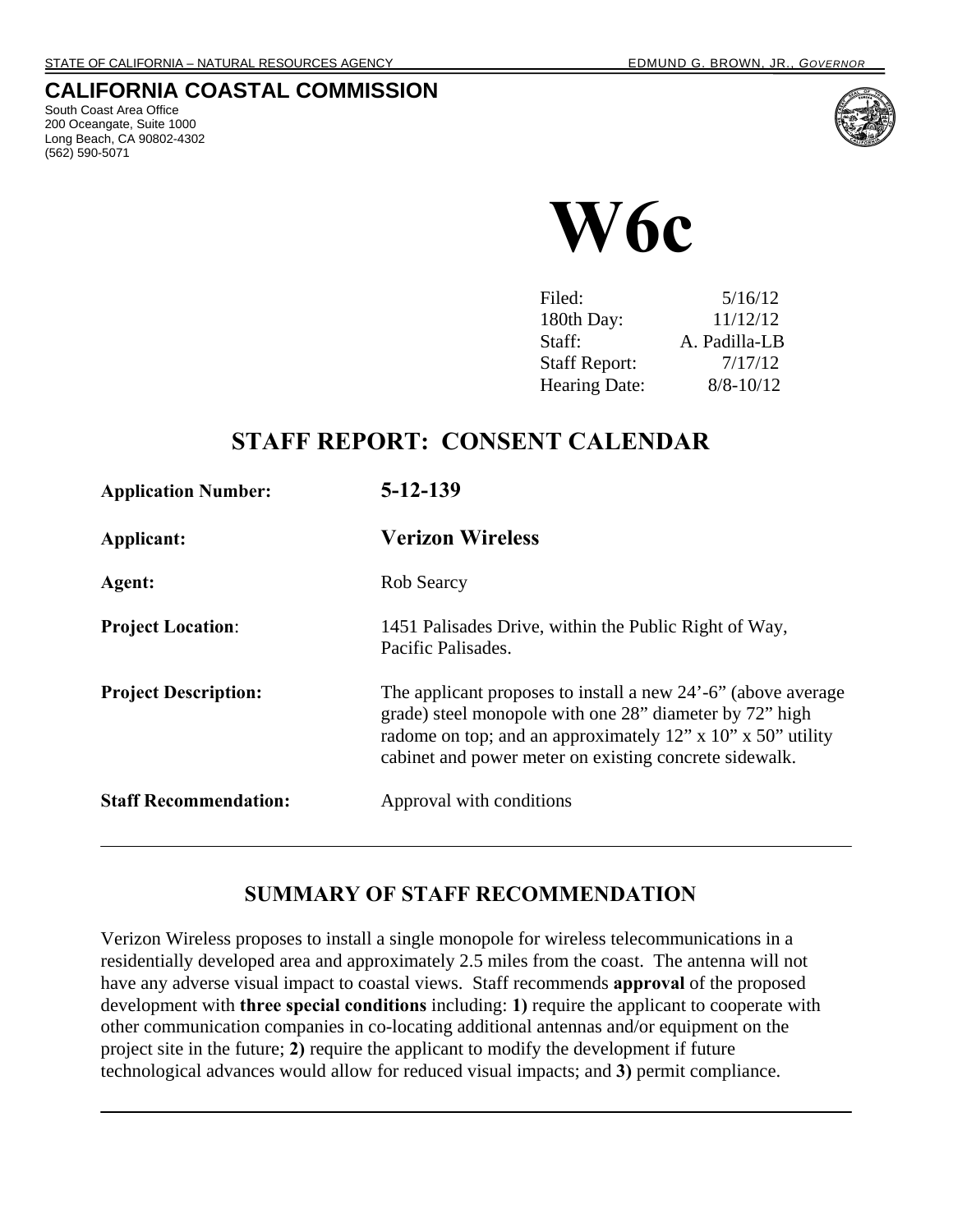# **TABLE OF CONTENTS**

| E. CALIFORNIA ENVIRONMENTAL QUALITY ACT (CEQA) 7 |  |
|--------------------------------------------------|--|

#### **EXHIBITS**

Exhibit 1-- Project Vicinity Map Exhibit 2—Parcel Map Exhibit 3-- Site Plan Exhibit 4-- Aerial Exhibit 5-- Equipment Details Exhibit 6—Utility Box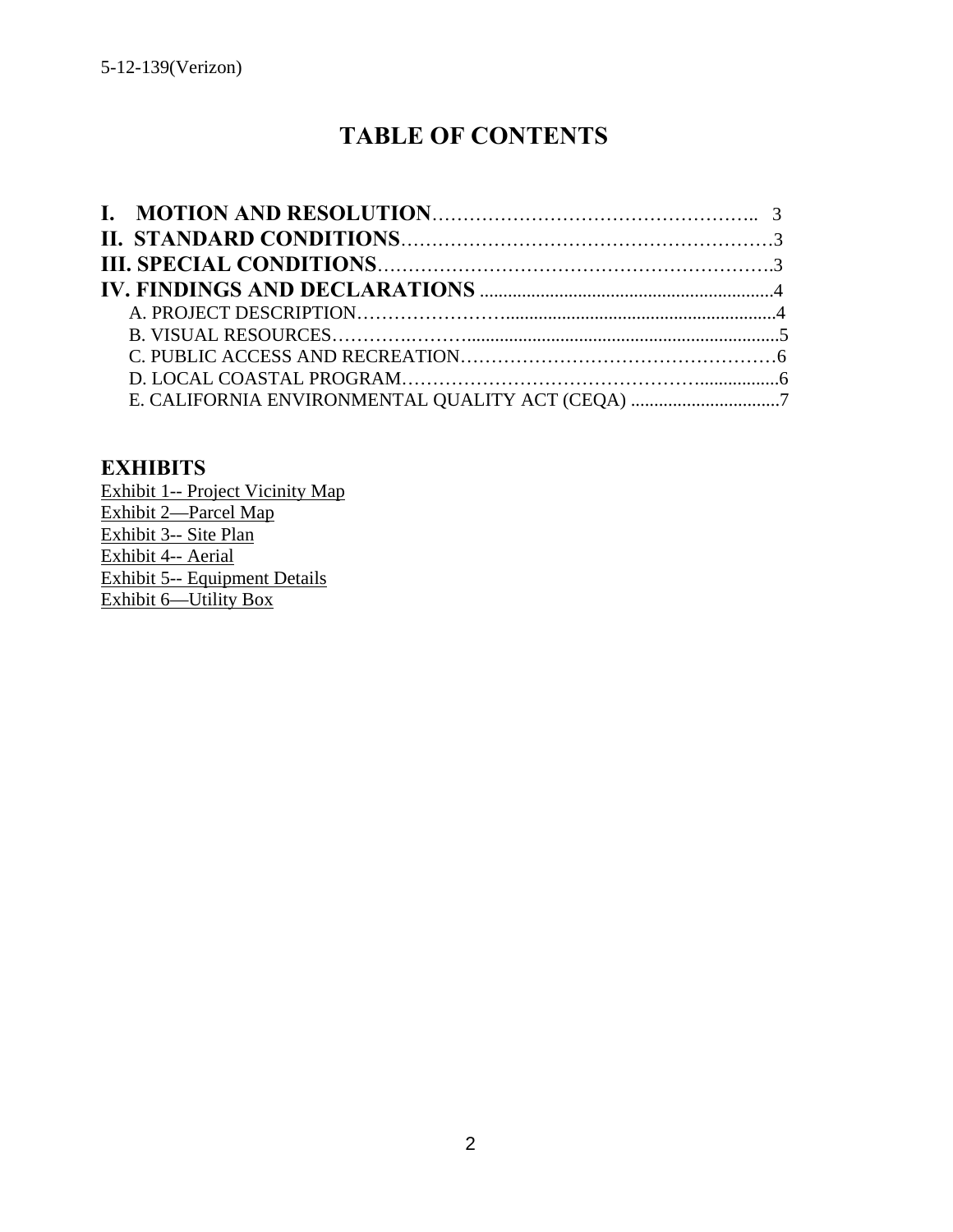## **I. MOTION AND RESOLUTION:**

#### **Motion**:

 *I move that the Commission approve coastal development permit applications included on the consent calendar in accordance with the staff recommendations.* 

Staff recommends a **YES** vote. Passage of this motion will result in approval of all permits included on the consent calendar. An affirmative vote of a majority of the Commissioners present is needed to pass the motion.

#### **RESOLUTION:**

*The Commission hereby approves a permit, subject to the conditions below, for the proposed development and adopts the findings set forth below on grounds that the development as conditioned will be in conformity with the provisions of Chapter 3 of the California Coastal Act and will not prejudice the ability of the local government having jurisdiction over the area to prepare a local coastal program conforming to the provisions of Chapter 3. Approval of the permit complies with the California Environmental Quality Act because either 1) feasible mitigation measures and/ or alternatives have been incorporated to substantially lessen any significant adverse effects of the development on the environment, or 2) there are no further feasible mitigation measures or alternative that would substantially lessen any significant adverse impacts of the development on the environment*.

## **II. STANDARD CONDITIONS:**

This permit is granted subject to the following standard conditions:

- 1. **Notice of Receipt and Acknowledgment**. The permit is not valid and development shall not commence until a copy of the permit, signed by the permittee or authorized agent, acknowledging receipt of the permit and acceptance of the terms and conditions, is returned to the Commission office.
- 2. **Expiration**. If development has not commenced, the permit will expire two years from the date on which the Commission voted on the application. Development shall be pursued in a diligent manner and completed in a reasonable period of time. Application for extension of the permit must be made prior to the expiration date.
- 3. **Interpretation.** Any questions of intent or interpretation of any condition will be resolved by the Executive Director or the Commission.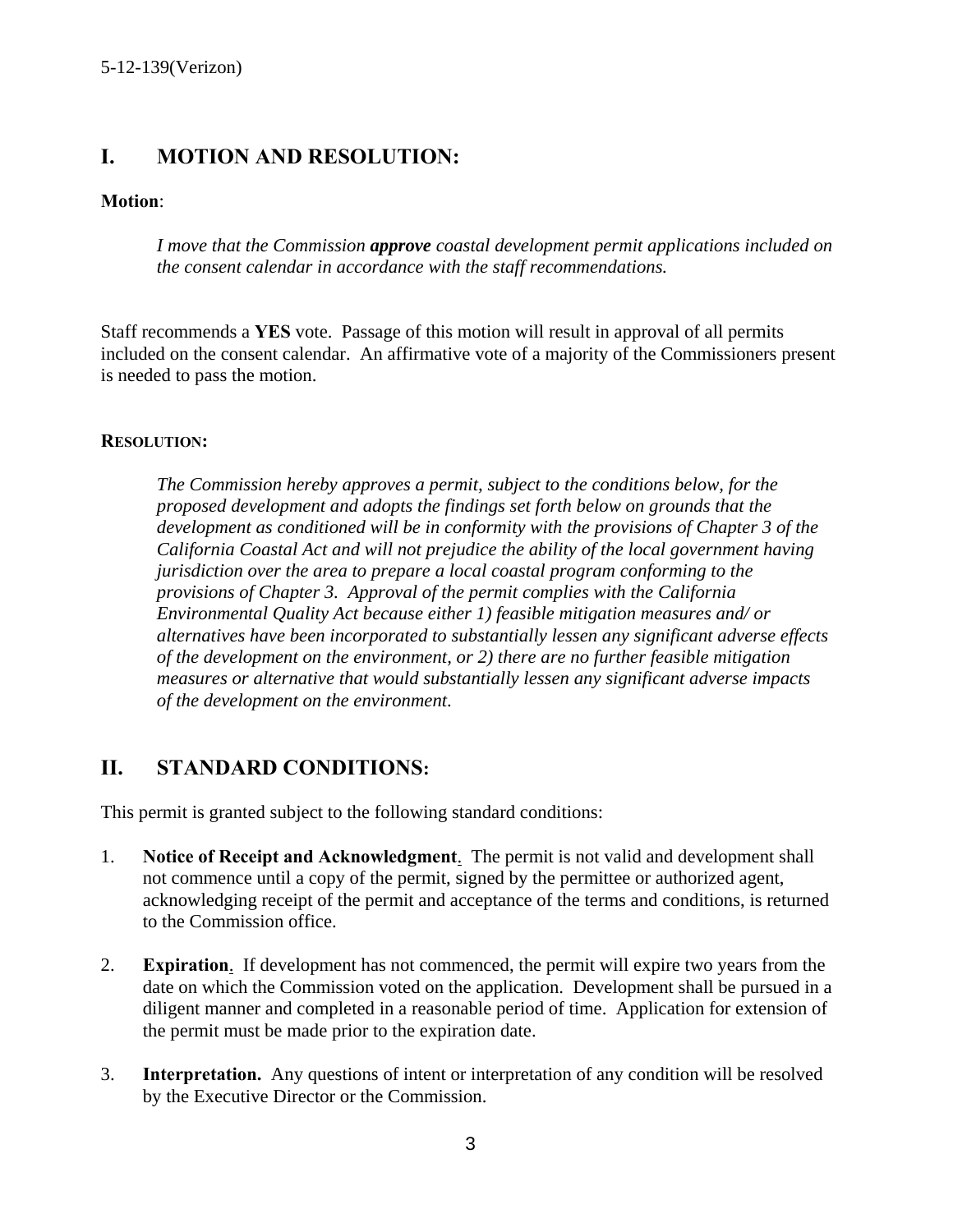- 4. **Assignment**. The permit may be assigned to any qualified person, provided assignee files with the Commission an affidavit accepting all terms and conditions of the permit.
- 5. **Terms and Conditions Run with the Land**. These terms and conditions shall be perpetual, and it is the intention of the Commission and the permittee to bind all future owners and possessors of the subject property to the terms and conditions.

# **III. SPECIAL CONDITIONS**

- 1. **Co-Location of Future Antennas.** PRIOR TO THE ISSUANCE OF THE COASTAL DEVELOPMENT PERMIT, the applicant shall agree in writing to cooperate with other communication companies in co-locating additional antennas and/or equipment on the project site in the future, providing such shared use does not impair the operation of the approved facility. Upon the Executive Director's request, the permittee shall provide an independently prepared technical analysis to substantiate the existence of any practical technical prohibitions against the operation of a co-use facility.
- 2. **Future Redesign**. PRIOR TO THE ISSUANCE OF THE COASTAL DEVELOPMENT PERMIT, the applicant shall agree in writing that where future technological advances would allow for reduced visual impacts resulting from the proposed telecommunication facility, the applicant shall make those modifications which would reduce the visual impact of the proposed facility. In addition, the applicant agrees that if, in the future, the facility is no longer needed, the applicant shall abandon the facility and be responsible for removal of all permanent structures and restoration of the site as needed to re-establish the area consistent with the character of the surrounding area. Before performing any work in response to the requirements of this condition, the applicant shall contact the Executive Director of the California Coastal Commission to determine if an amendment to this coastal development permit or a new coastal development permit is necessary.
- 3. **Permit Compliance**. All development must occur in strict compliance with the proposal as set forth in the application, subject to any special conditions imposed herein. Any deviation from the approved plans must be submitted for review by the Executive Director to determine whether an amendment to this coastal development permit is necessary pursuant to the requirements of the Coastal Act and the California Code of Regulations.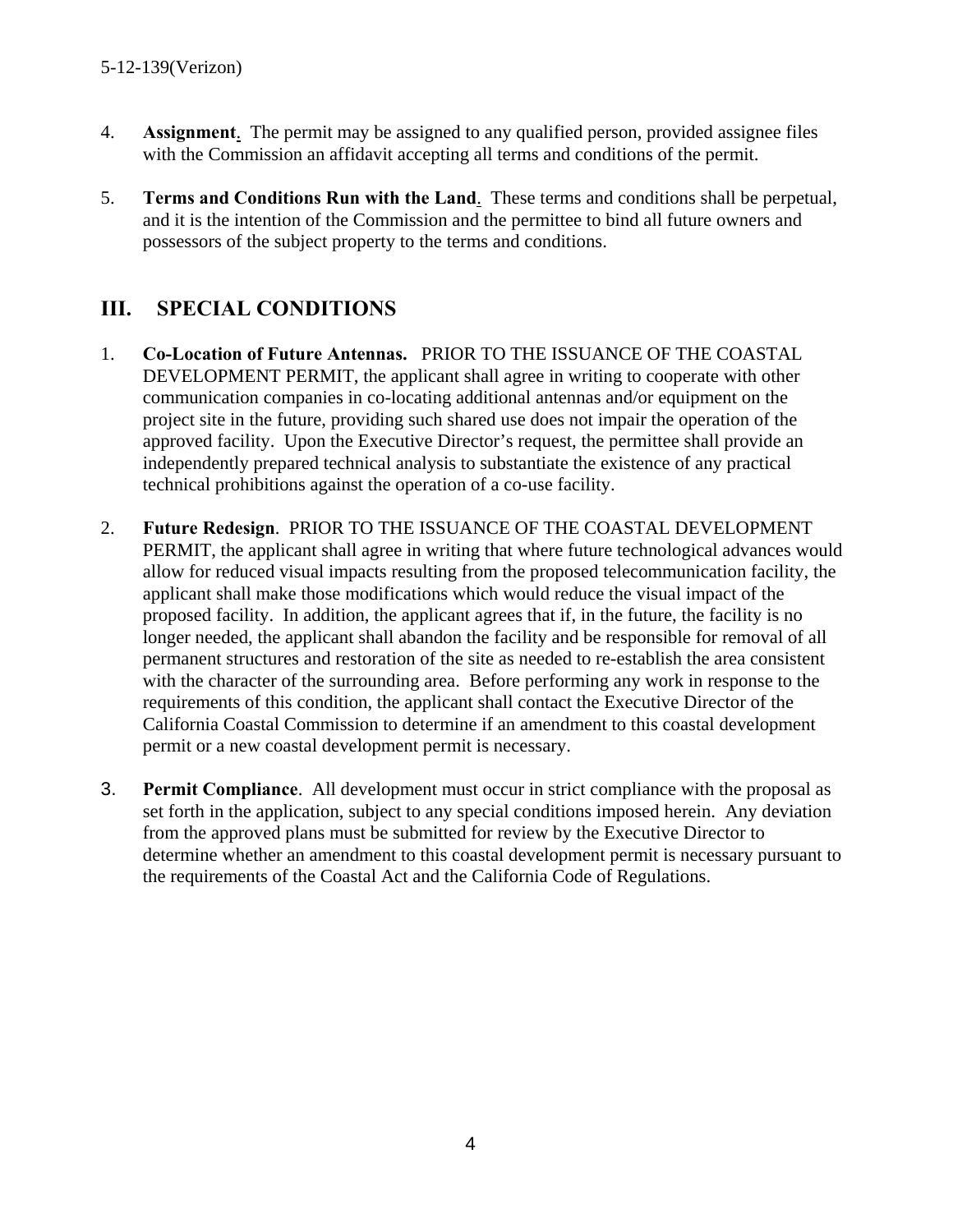# **IV. FINDINGS AND DECLARATIONS:**

#### **A. PROJECT DESCRIPTION**

The applicant proposes to install a new 24'-6" (above average grade) steel monopole with one 28" diameter by 72" high radome on top; and an approximately 12" x 10" x 50" utility cabinet and power meter on existing concrete sidewalk, for wireless telecommunications. (see **Exhibit No. 5 & 6**).

The project site is located on the western side of Palisades Drive just south of Palisades Circle in the Pacific Palisades area of the City of Los Angeles. The area is known as the Palisades Highlands, which is a residential community consisting of various subdivisions that were created in the early and late 1970's. There are over 1,000 single-family dwellings within the Highlands area. The site is approximately 2.5 miles from the Pacific Coast Highway and Will Rogers State Beach. The surrounding area is residentially developed with single-family and multi-family residences.

The proposed antenna is one of three proposed in this residential area by the applicant (see **Exhibit No. 4**). All three are located along Palisades Drive and range between .3 miles to .6 miles from each other. The purpose of the antenna is to provide wireless telecommunication coverage in an area that had little to no coverage.

#### **B. VISUAL RESOURCES**

Section 30251 of the Coastal Act requires that the scenic and visual qualities of this coastal area shall be protected. Section 30251 of the Coastal Act states, in part:

*The scenic and visual qualities of coastal areas shall be considered and protected as a resource of public importance. Permitted development shall be sited and designed to protect views to and along the ocean and scenic coastal areas, to minimize the alteration of natural land forms, to be visually compatible with the character of surrounding areas, and, where feasible, to restore and enhance visual quality in visually degraded areas...* 

The proposed project site is located approximately 2.5 miles from the beach area and in a residentially developed area. Because of surrounding development, distance from the beach, the antenna will not have a significant impact on public views to or along the ocean. However, in past Commission permit actions on similar wireless telecommunication facility sites, the Commission has been concerned with the proliferation of antennas and the adverse cumulative impacts on visual resources [Coastal Development Permits: 5-07-375(T-Mobile); 5-92-415(Los Angeles Cellular Telephone Co.); 5-97-130(Los Angeles Cellular); 4-08-035(AT&T Mobility; 5-09-103(Verizon)]. As demand for wireless communication facilities increases and service providers continue to try to cover every area with signal coverage, it is likely that other service providers will be interested in placing additional structures, antennas, and equipment in the project area and other surrounding areas. The Commission is concerned that individually and cumulatively, installation of additional similar projects in the area could have adverse impacts on visual resources and detract from the public's enjoyment of those resources.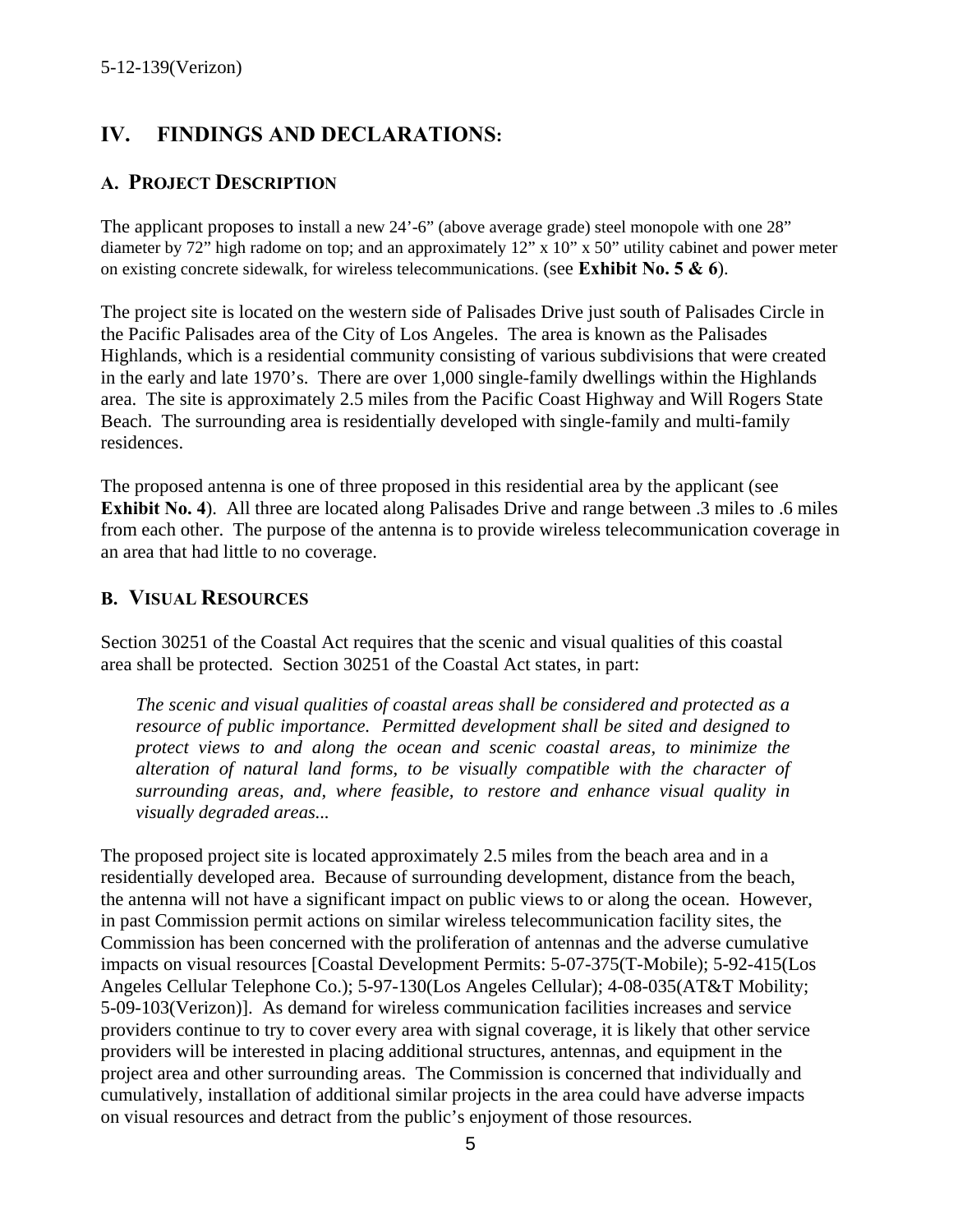Co-location is the preferred way to provide future telecommunication services. If co-location is not possible, then the visual impacts of such structures must be mitigated either through project design or siting so as not to result in adverse cumulative visual impacts. As such, **Special Conditions No. 1 and 2** are imposed on this permit. **Special Condition No. 1** requires that the applicant submit a written statement agreeing to cooperate with other communication facilities in co-locating additional antenna on the proposed development, unless the applicant can demonstrate a substantial technical conflict in doing so. **Special Condition No. 2** requires the applicant to submit a written statement agreeing to modify the facility if new technological advances would reduce the visual impact of the equipment or remove the facility and restore this site in the future should technological advances make this facility obsolete. In this way, it can be assured that the proliferation of these types of facilities can be limited to appropriate locations, and that the area will not be littered with outdated and obsolete facilities in the future. Therefore, as conditioned, the Commission finds the project is consistent with the certified LUP and with the Chapter 3 policies of the Coastal Act with respect to protecting visual resources.

#### **C. PUBLIC ACCESS AND RECREATION**

One of the basic goals stated in the Coastal Act is to maximize public access and recreation along the coast. The public access and recreation policies of the Coastal Act require that maximum access and recreational opportunities be provided and that development shall not interfere with public access. The proposed project does not block physical or visual access to or along the coast. Therefore, the proposed development will not have any new adverse impact on public access to the coast or to nearby recreational facilities. Thus, the proposed development conforms with Sections 30210 through 30214, Sections 30220 through 30224, and 30252 of the Coastal Act.

#### **D. LOCAL COASTAL PROGRAM**

Section 30604(a) of the Coastal Act provides that the Commission shall issue a coastal development permit only if the project will not prejudice the ability of the local government having jurisdiction to prepare a Local Coastal Program (LCP) that conforms with Chapter 3 policies of the Coastal Act:

*(a) Prior to certification of the Local Coastal Program, a coastal development permit shall be issued if the issuing agency, or the commission on appeal, finds that the proposed development is in conformity with the provisions of Chapter 3 (commencing*  with Section 30200) of this division and that the permitted development will not *prejudice the ability of the local government to prepare a Local Coastal Program that is in conformity with the provisions of Chapter 3 (commencing with Section 30200). A denial of a coastal development permit on grounds it would prejudice the ability of the local government to prepare a Local Coastal Program that is in conformity with the provisions of Chapter 3 (commencing with Section 30200) shall be accompanied by a specific finding which sets forth the basis for such conclusion.* 

Coastal Act section 30604(a) states that, prior to certification of a local coastal program ("LCP"), a coastal development permit can only be issued upon a finding that the proposed development is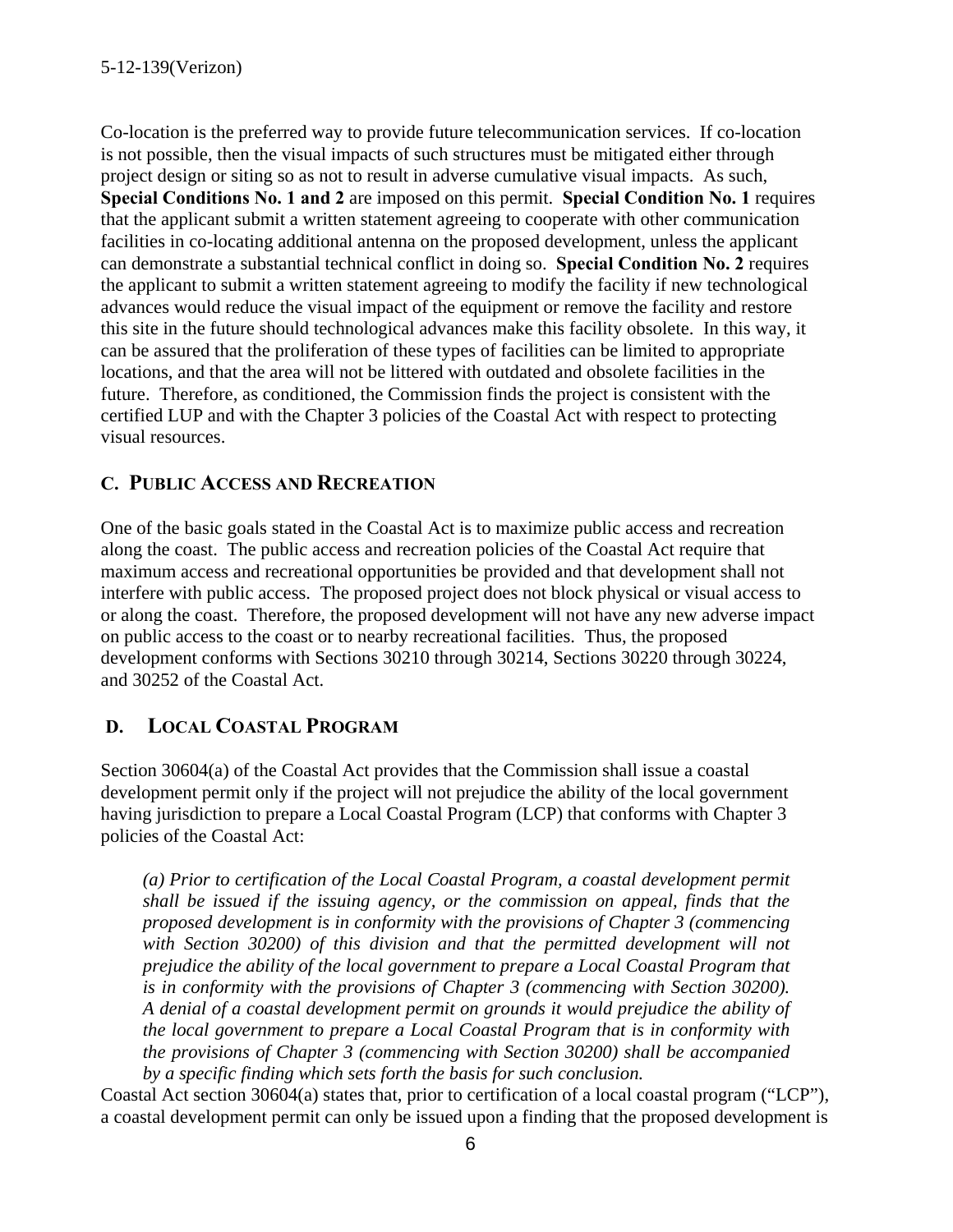in conformity with Chapter 3 of the Act and that the permitted development will not prejudice the ability of the local government to prepare an LCP that is in conformity with Chapter 3. The Pacific Palisades area of the City of Los Angeles has neither a certified LCP nor a certified Land Use Plan. As conditioned, the proposed development will be consistent with Chapter 3 of the Coastal Act. Approval of the project will not prejudice the ability of the local government to prepare a Local Coastal Program that is in conformity with the provisions of Chapter 3 of the Coastal Act.

## **E. CALIFORNIA ENVIRONMENTAL QUALITY ACT (CEQA)**

Section 13096 Title 14 of the California Code of Regulations requires Commission approval of a coastal development permit application to be supported by a finding showing the application, as conditioned by any conditions of approval, to be consistent with any applicable requirements of the California Environmental Quality Act (CEQA). Section 21080.5(d)(2)(A) of CEQA prohibits a proposed development from being approved if there are feasible alternatives or feasible mitigation measures available which would substantially lessen any significant adverse effect which the activity may have on the environment.

The proposed project, as conditioned, has been found consistent with the Chapter 3 policies of the Coastal Act. All adverse impacts have been minimized by the recommended conditions of approval and there are no feasible alternatives or additional feasible mitigation measures available which would substantially lessen any significant adverse impact that the activity may have on the environment. Therefore, the Commission finds that the proposed project, as conditioned, can be found consistent with the requirements of the Coastal Act to conform to CEQA.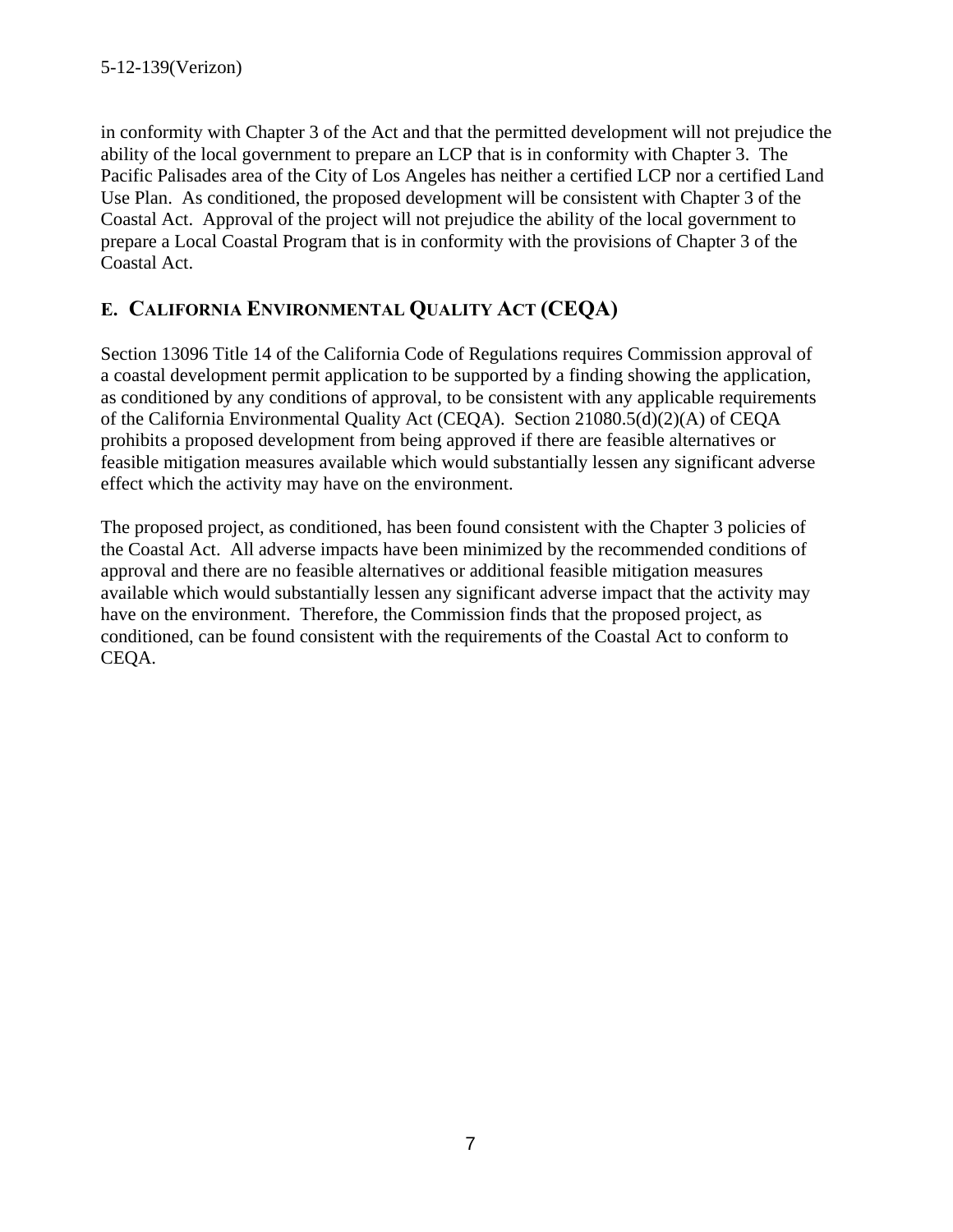

**EXHIBIT NO.**  $\mathcal I$ **Application Number** จิม **California Coastal Commission**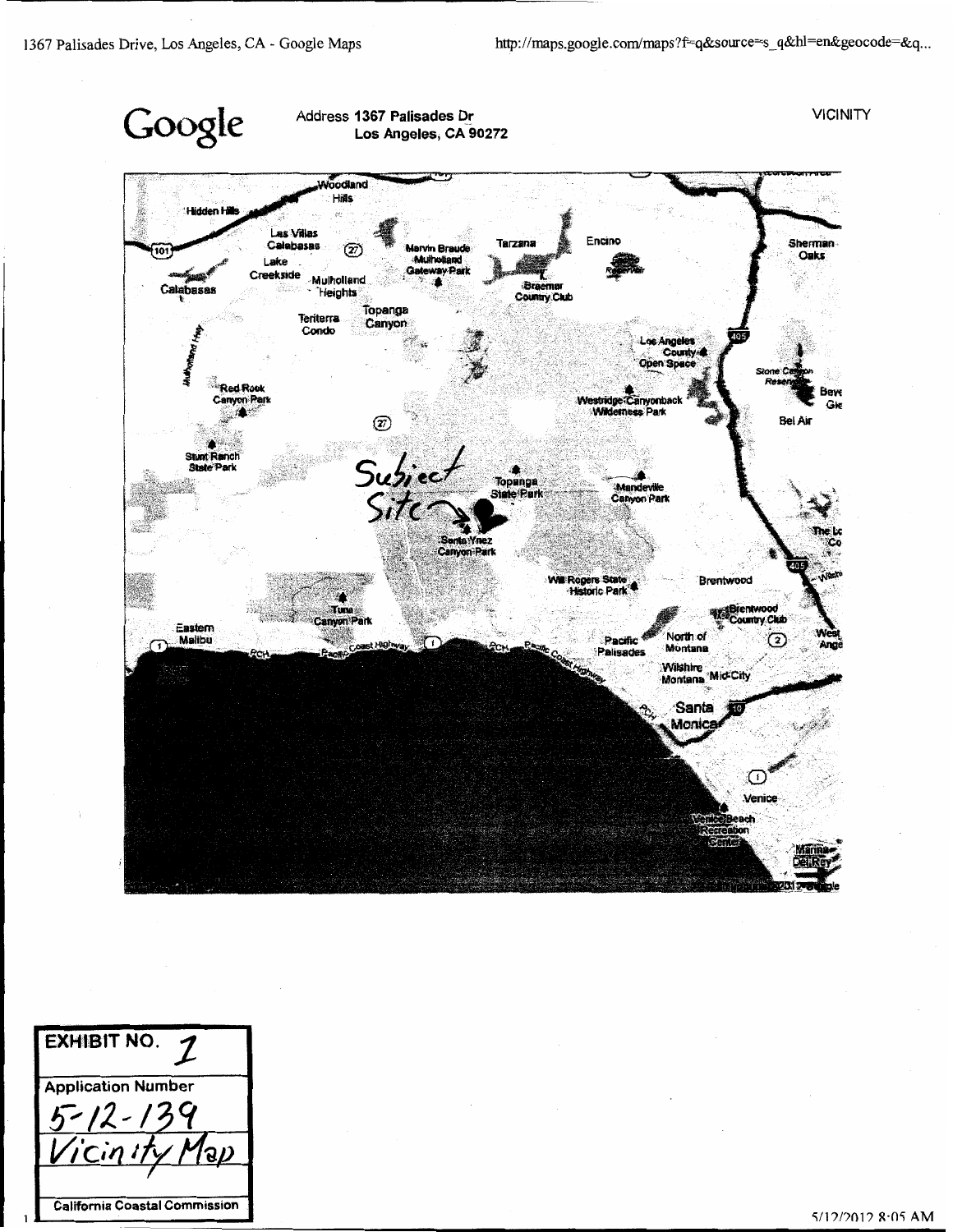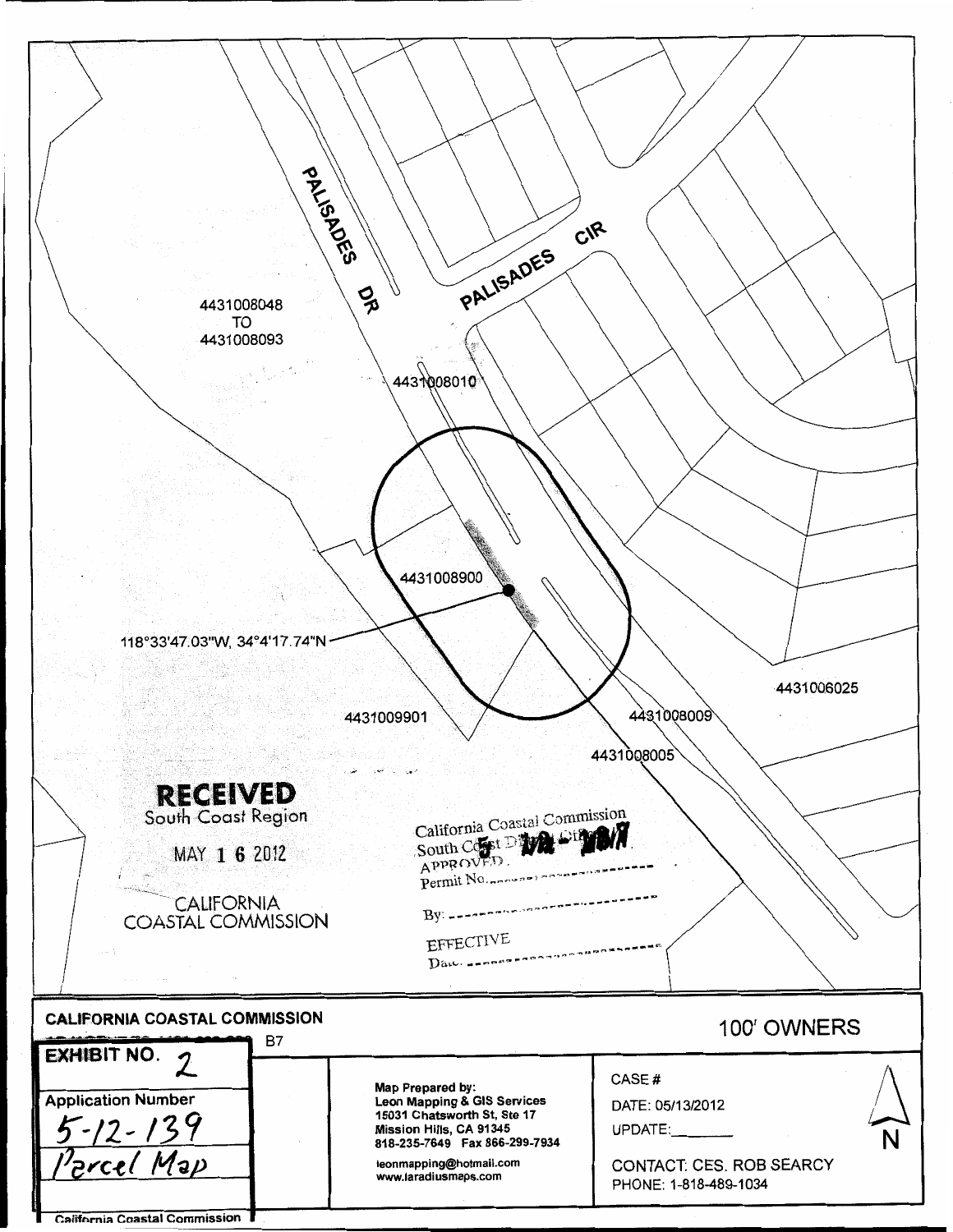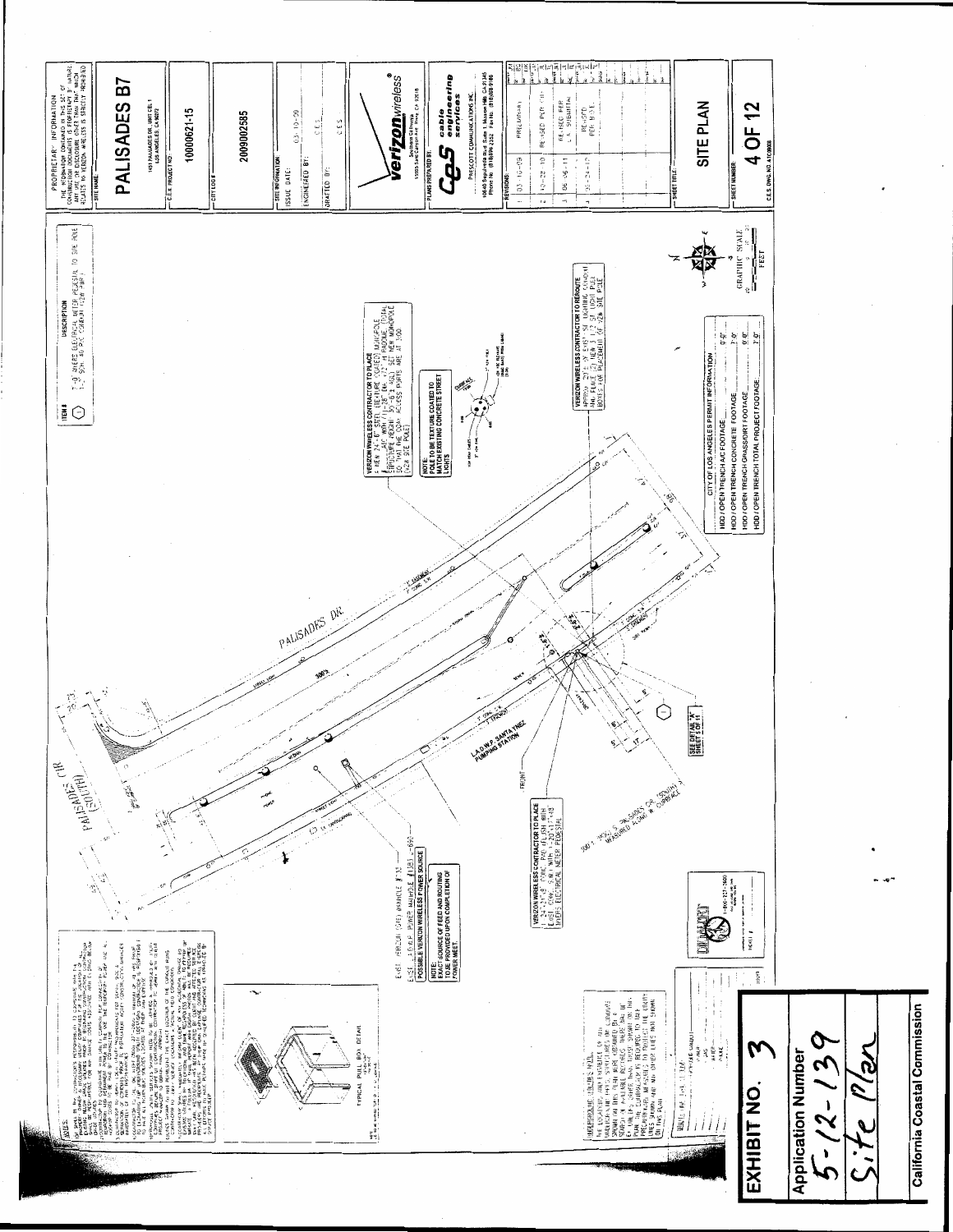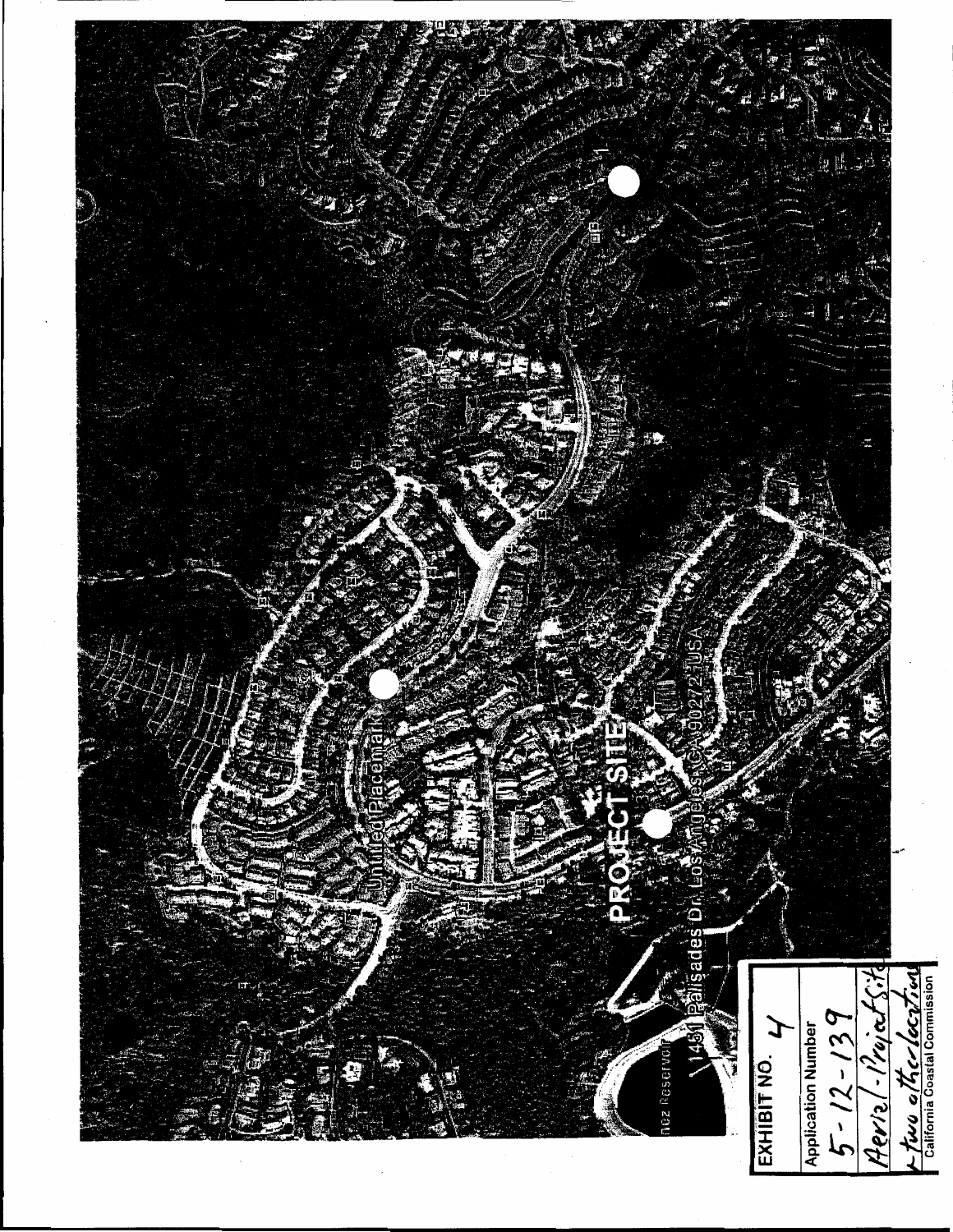